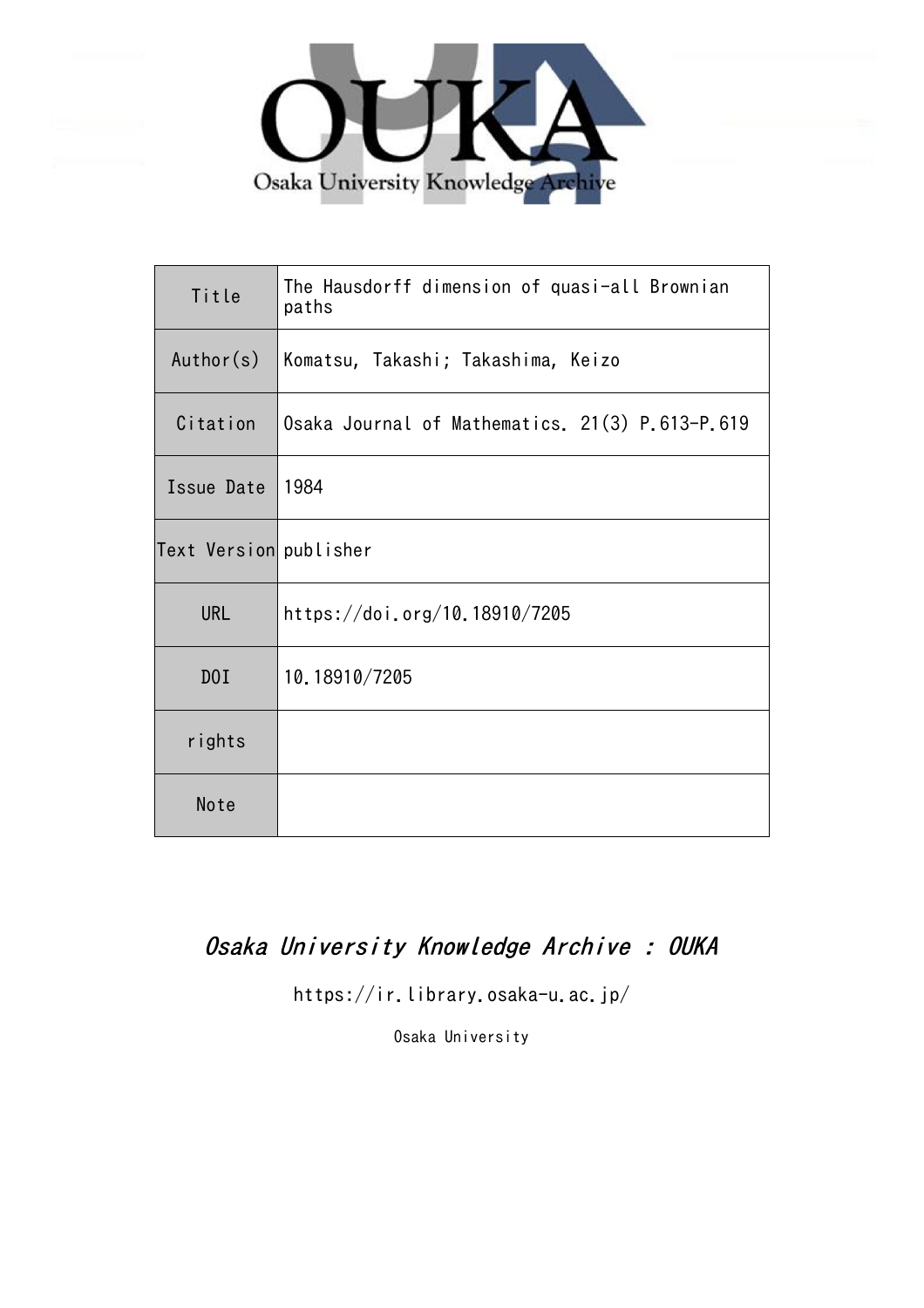Komatsu, T. and Takashima, K. Osaka J. Math. 21 (1984), 613-619

## **THE HAUSDORFF DIMENSION OF QUASI-ALL BROWNIAN PATHS**

TAKASHI KOMATSU AND KEIZO TAKASHIMA

(Received September 22, 1983)

**1. Introduction.** Properties of Brownίan paths have been main subjects of many papers and various results have been already well known. The size of sample path, for example, has been investigated by evaluating Lebesgue measure and Hausdorff measure etc. of path. Taylor [7] determined the Hausdorff dimension of almost all Brownian paths. On the other hand, Fukushima [2] recently studied some basic properties of path, such as nowhere-differentiability, Lέvy's Holder continuity, the law of iterated logarithm etc. in connection with the Dirichlet space theory on the Wiener space. He proved that these properties hold not only almost surely but also *quasi-e very where.*

In this paper we shall present a refinement of Taylor's result from the viewpoint of the Dirichlet space theory. It is easily derived from a combination of the definition of Hausdorff measure and Fukushima's result corresponding to Lévy's Hölder continuity that the Hausdorff dimension of path is no more than 2 quasi-everywhere. We shall prove that the Hausdorff dimension is no less than 2 quasi-everywhere, by showing that a specific Wiener functional used in [7] belongs not only to  $L^2$ -space but also to the Dirichlet space.

**2. Dirichlet space.** We first prepare some notations and definitions on the Wiener space and a Dirichlet space on it (cf. Shigekawa [6] and Fukushima [2]).

Let *W* be the Banach space of all  $\mathbb{R}^d$ -valued continuous functions  $w(t)$ on [0, 1] satisfying  $w(0)=0$ , with standard supremum norm, *H* be the Hilbert space of all absolutely continuous functions of *W* having square integrable derivatives, with inner product

$$
\langle h, g \rangle_H = \int_0^1 \dot{h}(t) \cdot \dot{g}(t) dt,
$$

and norm  $\|h\|_{H}=\sqrt{\langle h, h \rangle_{H}}$ , where *h* denotes the derivative of *h* and *a b* denotes the inner product in  $\mathbb{R}^d$ . Let P be the Wiener measure on W. A Wiener functional is a real (or more generally Hubert space) valued mapping defined on *W*, measurable with respect to the Borel field of *W*. Let  $L^2(W)$  be the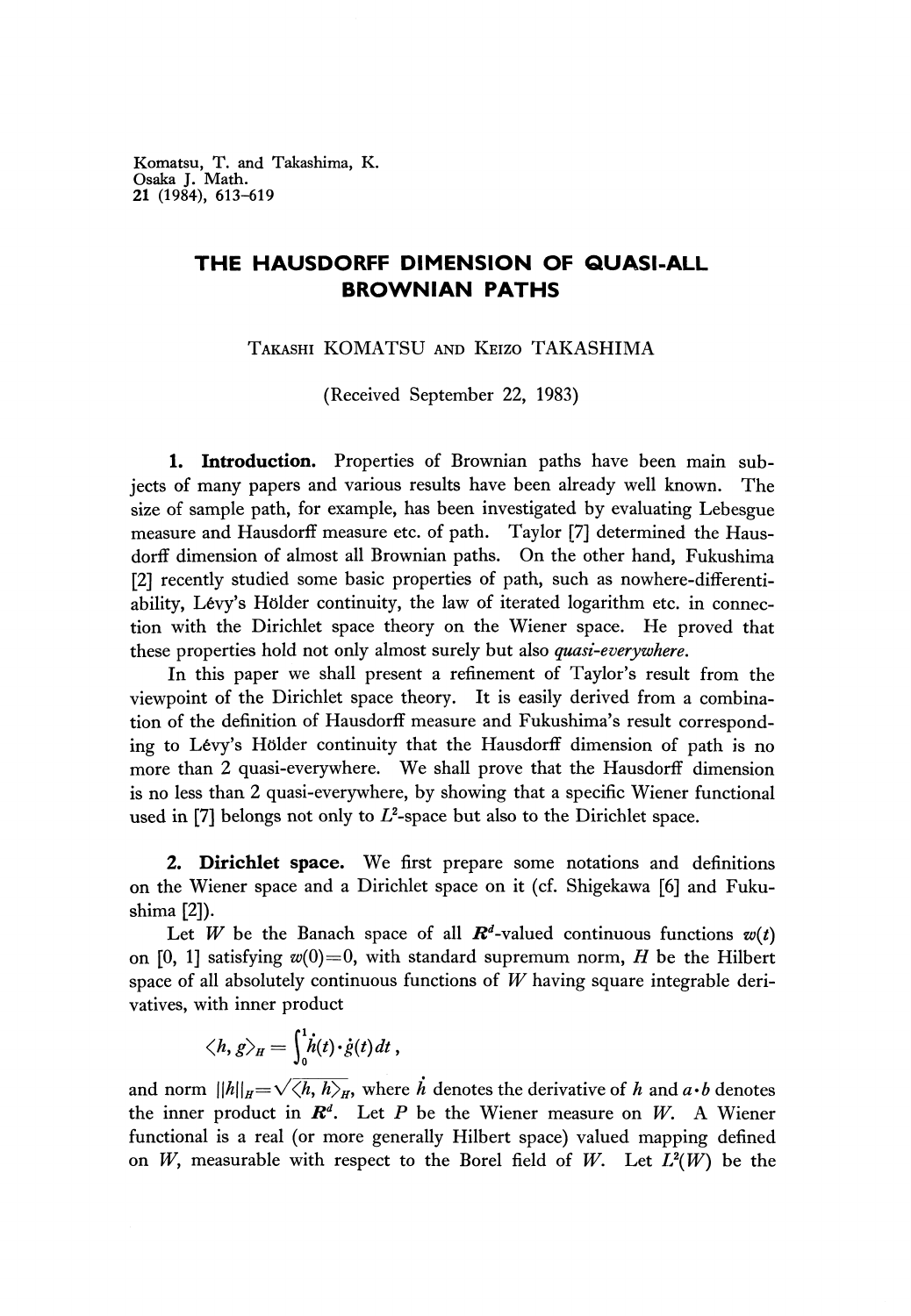Hilbert space of real valued Wiener functionals, square integrable with respect to P, with inner product

$$
(F, G)_{L^2(W)} = \mathrm{E}[F(w)G(w)],
$$

where E denotes the integration with respect to P. Let  $L^2(W;H)$  be the space of H-valued Wiener functionals F satisfying  $\mathrm{E}[||F(w)||^2_H] < \infty$ .

We define a weak derivative of a Wiener functional after [6], A real valued Wiener functional  $F$  is called  $H$ -differentiable if for every  $w$  of  $W$  there exists *DF(w)* of *H* such that for any *h* of *H,*

$$
F(w+h)-F(w)=\langle DF(w), h\rangle_H+o(||h||_H), \text{ as } ||h||_H\to 0.
$$

A real valued Wiener functional *F* is called to have a weak derivative if there exists a sequence of real valued smooth (in the sence of [6]) functionals  $F_k$  convergent to F in  $L^2(W)$  such that the sequence of H-derivatives  $DF_k$  is a Cauchy sequence in  $L^2(W;H)$ . The weak derivative of F is defined by  $L^2(W;H)$ limit of *DF<sup>k</sup>* and denoted by *DF* (see also Ikeda and Watanabe [3]).

Next we define a Dirichlet space and a Dirichlet form after [2]. Let  $\mathcal F$ be the space of Wiener functionals in  $L^2(W)$  having weak derivatives in  $L^2(W;H)$ , and

$$
\mathcal{E}(F,\,G)=\frac{1}{2}\,\,\mathrm{E}[\big\langle DF,\, DG\big\rangle_H]\,,
$$

and

$$
\mathcal{E}_1(F, G) = \mathcal{E}(F, G) + (F, G)_{L^2(W)}, \quad F, G \in \mathcal{F}.
$$

Then a capacity is defined by

Cap
$$
(A)
$$
 = inf ${\mathcal{E}_1(F, F): F \in \mathcal{F}, F \ge 1, P$ -a.e. on A}

for an open set A of W, and for any set B of W

 $Cap(B) = inf \{Cap(A): A \text{ is open}, A \supset B\}.$ 

It is well known that this capacity is a nonnegative, increasing set function on *W* satisfying the following properties :

(1)  $P(A) \leq \text{Cap}(A)$  for any Borel set A, in particular  $\text{Cap}(W) = 1$ .

(II) Cap( $\bigcup_{n=1}^{\infty} A_n$ ) = sup {Cap( $A_n$ ):  $n \ge 1$ }, for an increasing sequence  $A_n$ .

$$
(1\!I) \qquad \operatorname{Cap}(\bigcup_{n=1}^{\infty} A_n) \leq \sum_{n=1}^{\infty} \operatorname{Cap}(A_n).
$$

(see also [1]). The term ' *'quasi-every where\** or simply *'q.e.'* means *'except on a set of zero capacity'.*

The Hausdorff dimension  $\dim(A)$  of a set of  $\mathbb{R}^d$  is defined by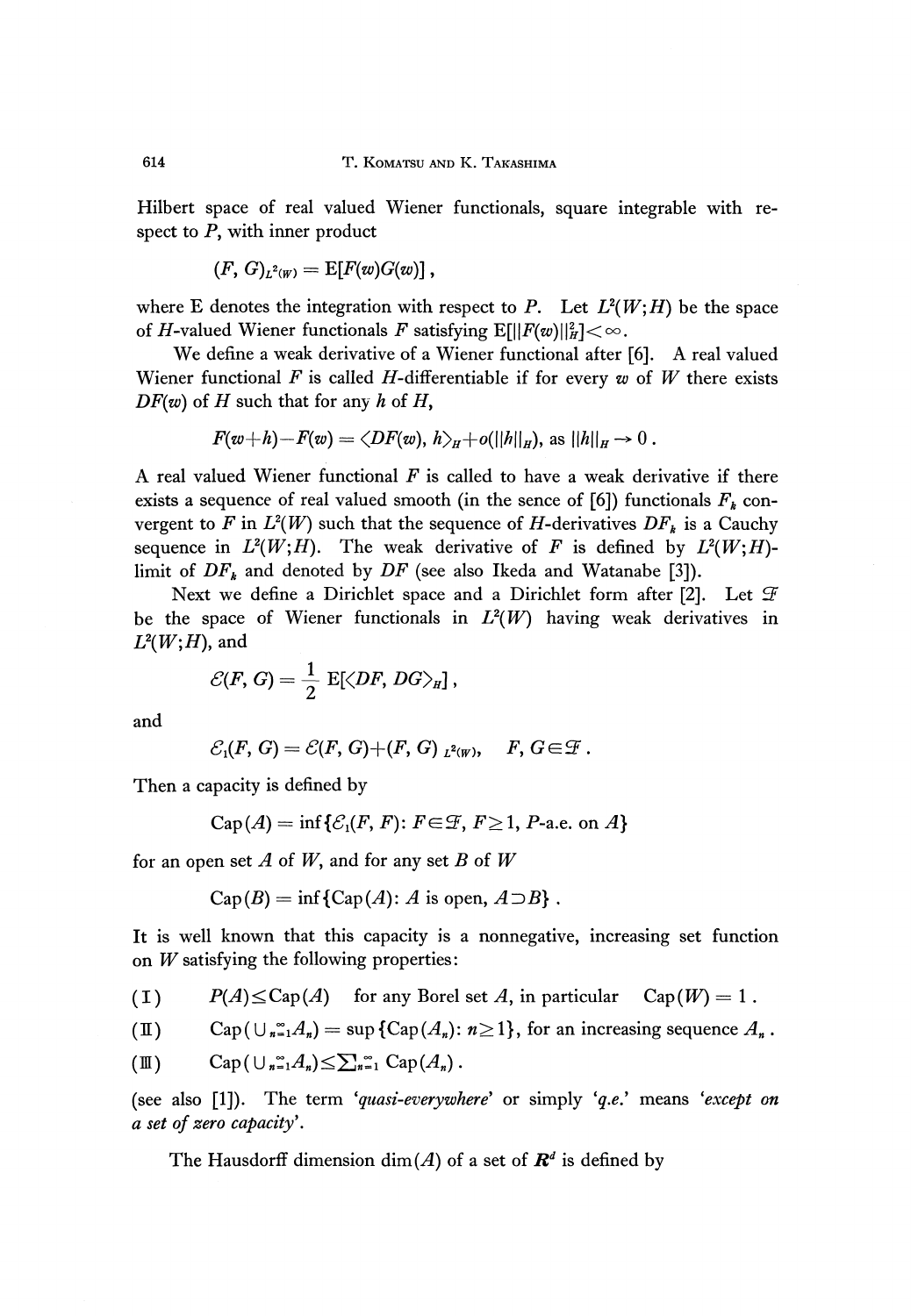HAUSDORFF DIMENSION OF QUASI-ALL BROWNIAN PATHS 615

$$
\dim(A) = \inf \{ \alpha > 0 \colon \Lambda^{\mathfrak{a}}(A) = 0 \},
$$

where *Λ"* denotes the Hausdorff α-measure, i.e. Hausdorff measure with respect to measure function  $t^{\alpha}$  (cf. Rogers [5]).

Let  $w[0, 1] = \{w(t): 0 \le t \le 1\}$  for  $w$  of  $W$ . Our result is the following.

**Theorem.** dim( $w[0, 1]$ ) = 2, *q.e.* ( $d \ge 2$ ).

**3. Proof of Theorem.** i) First we shall prove that  $\dim(w[0, 1]) \leq 2$  q.e. Let  $w^{i}(t)$ ,  $1 \leq i \leq d$ , be the *i*-th component of  $w(t)$ . Theorem 3 of [2] tells us that

$$
\begin{aligned} \lim_{\delta\downarrow 0} \sup \left\{ &\, |w^i(t_2)\!-\!w^i(t_1)| (2t\,\log\,1\!/\!t)^{-1/2} \right. \\ &\qquad \qquad 0\!\leq\! t_1\!\!<\! t_2\!\leq\! 1,\, t=t_2\!-\!t_1\!\!<\!\delta \right\}=1,\, \text{q.e.} \end{aligned}
$$

Let  $A_i$  be the set of  $w$  of  $W$  such that  $w^i$  has the above continuity property and *B* be the set of w which has  $\lambda$ -Hölder continuity peoperties for all  $0 \leq \lambda$  $\langle 1/2$ . Then *B* includes  $\bigcap_{i=1}^{d} A_i$  and by (II) and (III),

$$
\operatorname{Cap}(B^c) \leq \operatorname{Cap}(\cup_{i=1}^d A_i^c) \leq \sum_{i=1}^d \operatorname{Cap}(A_i^c) = 0.
$$

On the other hand, by the same argument as in [7], it is easily seen that for a  $\lambda$ -Hölder continuous w, w[0, 1] has zero Hausdorff  $\beta$ -measure for  $\beta > 1/\lambda$ . Thus for any w of B,  $w[0, 1]$  has zero Hausdorff  $\beta$ -measure for any  $\beta > 2$ . This implies the desired result.

ii) We shall next prove that  $\dim(w[0, 1]) \geq 2$  q.e. [7] showed that for any w of W and  $1 < \alpha < 2$ ,

$$
\int_0^1 \int_0^1 |w(s)-w(t)|^{-\alpha} ds dt < \infty
$$

implies that  $w[0, 1]$  has positive Hausdorff  $\alpha$ -measure. We define Wiener functionals  $F^{(\infty)}$ ,  $1 \le \alpha < 2$ , by

$$
F^{(a)}(w) = \int_0^1 \int_0^1 |w(s)-w(t)|^{-a} \, ds \, dt \, ,
$$

and  $F_n = F^{(2-1/n)}$ ,  $n=1, 2, \dots$ . If we can show that for any n, Cap( $\{F_n = \infty\}$ )  $=0$ , then by  $(\mathbb{I})$ 

$$
\mathrm{Cap}(\cup_{n=1}^{\infty}\{F_n=\infty\})\leq \sum_{n=1}^{\infty}\mathrm{Cap}(\{F_n=\infty\})=0,
$$

and for any w of  $\bigcap_{n=1}^{\infty} \{F_n<\infty\}$ , w[0,1] has positive Hausdorff (2–1/n)-measure. This shows that dim $(w[0, 1]) \geq 2$  q.e.

Therefore we have only to prove that  $Cap({F<sup>{(\phi)}} = \infty) = 0</sup>$  for any  $1 \leq \alpha$  $\langle 2. \rangle$  Fix  $\alpha$ ,  $1 \leq \alpha \leq 2$ . Let

$$
F_{e}(w)=\int_{0}^{1}\!\!\!\int_{0}^{1}\!\!\!(|w(s)\!-\!w(t)|^{d}+\varepsilon)^{-\alpha/d}\;ds\;dt,\ \ \, \varepsilon\!>\!0\;.
$$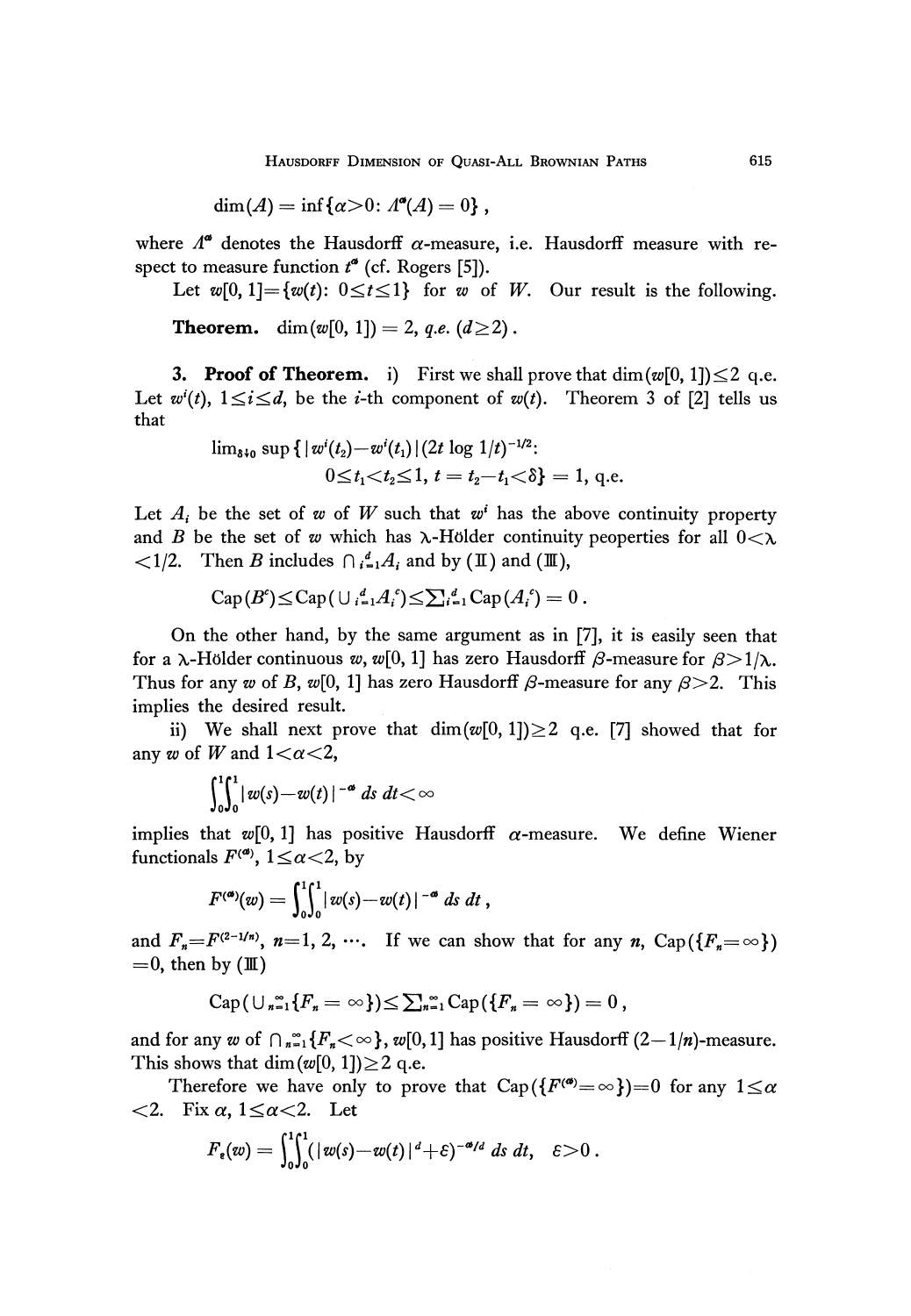Then  $F_{\epsilon}$  is continuous on W and for any w,  $F_{\epsilon}(w) \uparrow F^{(\epsilon)}(w) = F(w)$  as  $\epsilon \downarrow 0$ . If we can verify that  $F_e \in \mathcal{F}$  and  $K = \sup_{e>0} \mathcal{E}_1(F_e, F_e)$  is finite, then the next wellknown inequality (cf. [1])

$$
\operatorname{Cap}(\{F_{\epsilon}>\lambda\})\leq \lambda^{-2}\mathcal{E}_1(F_{\epsilon}, F_{\epsilon}), \quad \lambda>0\;,
$$

and (II) imply that for  $\lambda > 0$ ,

$$
\operatorname{Cap}(\{F > \lambda\}) \leq \sup_{\varepsilon > 0} \operatorname{Cap}(\{F_{\varepsilon} > \lambda\}) \leq \lambda^{-2} K.
$$

Letting  $\lambda \rightarrow \infty$ , we have Cap( $\{F=\infty\}=0$ .

The finiteness of *K* is derived from the following two lemmas and the proof of Theorem is completed.

Lemma 1.  $\sup_{\varepsilon>0} (F_{\varepsilon}, F_{\varepsilon})$ 

**Lemma 2.**  $\sup_{\varepsilon>0} \mathcal{C}(F_{\varepsilon}, F_{\varepsilon}) < \infty$ .

*Proof of Lemma 1.* Let  $\phi_{\epsilon}(x) = (|\x|^d + \epsilon)^{-\omega/d}$  and

$$
f_{\epsilon}(x) = \int_0^{|x|} r^{-d+1} dr \int_0^r s^{d-1} (s^d + \epsilon)^{-\alpha/d} ds
$$
  
=  $d^{-1} \int_0^{|x|} r^{-d+1} dr \int_0^r (s+\delta)^{-\alpha/d} ds$   
=  $(d-\alpha)^{-1} \int_0^{|x|} r^{-d+1} \{ (r^d + \epsilon)^{1-\alpha/d} - \epsilon^{1-\alpha/d} \} dr, \quad x \in \mathbb{R}^d.$ 

Then  $\Delta f_{\epsilon}(x) = \phi_{\epsilon}(x)$ , where  $\Delta$  is the Laplacian on  $\mathbb{R}^d$ 

$$
(F_e, F_e)_{L^2(W)} = \mathbb{E}[(F_e)^2]
$$
  
=  $4\mathbb{E}[(\int_0^1 dt \int_t^1 \phi_e(w(s) - w(t)) ds)^2]$   
 $\leq 4\mathbb{E}[\int_0^1 dt (\int_t^1 \phi_e(w(s) - w(t)) ds)^2]$   
=  $4\int_0^1 dt \mathbb{E}[(\int_0^{1-t} \phi_e(w(s)) ds)^2]$   
 $\leq 4\mathbb{E}[(\int_0^1 \phi_e(w(s)) ds)^2].$ 

In the above we have used the time-homogeneity of Brownian motion. To estimate the right-hand side, we apply the Ito formula to  $f_{\epsilon}(x)$ ,

$$
f_{\epsilon}(w(1))=\int_0^1 \nabla f_{\epsilon}(w(s))\cdot dw(s)+1/2\int_0^1 \phi_{\epsilon}(w(s))\,ds,
$$

where

$$
\nabla f_{\mathbf{e}}(x) = \left(\frac{\partial}{\partial x_j} f_{\mathbf{e}}(x)\right)_{1 \leq j \leq d}
$$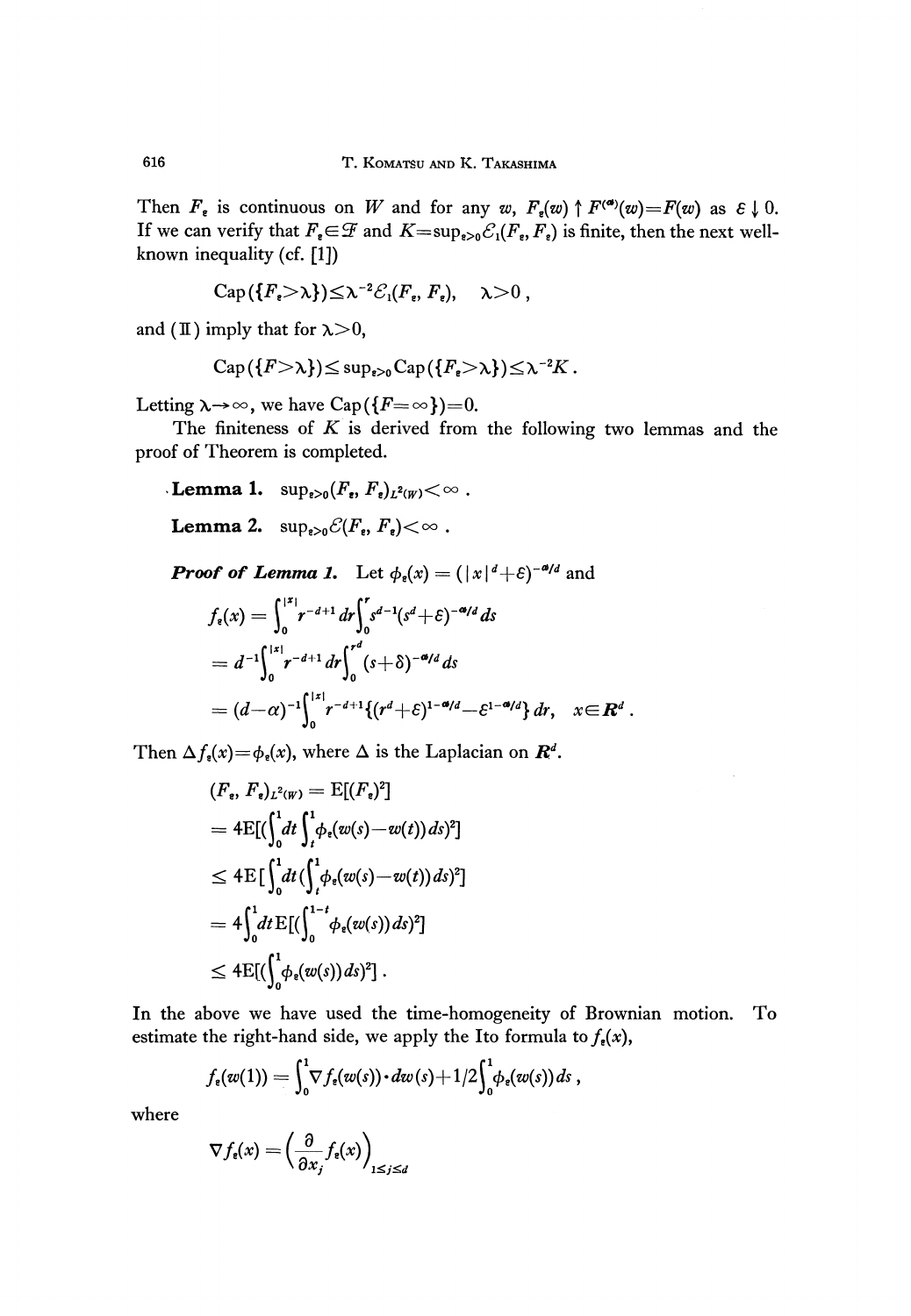HAUSDORFF DIMENSION OF QUASI-ALL BROWNIAN PATHS 617

$$
= ((d-\alpha)^{-1} |x|^{-d} \{ (|x|^d + \varepsilon)^{1-\alpha/d} - \varepsilon^{1-\alpha/d} x_j)_{1 \le j \le d} \}.
$$
  
Since 
$$
|f_{\varepsilon}(x)| \le (d-\alpha)^{-1}(2-\alpha)^{-1} |x|^{2-\alpha} \text{ and } |\nabla f_{\varepsilon}(x)| \le (d-\alpha)^{-1} |x|^{1-\alpha}
$$

$$
E[(\int_0^1 \phi_{\varepsilon}(w(s)) ds)^2]
$$

$$
\le 4E[(f_{\varepsilon}(w(1)) - \int_0^1 \nabla f_{\varepsilon}(w(s)) \cdot dw(s))^2]
$$

$$
\le 8E[f_{\varepsilon}(w(1))^2] + 8E[\int_0^1 |\nabla f_{\varepsilon}(w(s))|^2 ds]
$$

$$
\le 8(d-\alpha)^{-2}(2-\alpha)^{-2}E[|w(1)|^{2(2-\alpha)}]
$$

$$
+ 8(d-\alpha)^{-2}[\int_0^1 E[|w(s)|^{2(1-\alpha)}] ds < \infty .
$$

This completes the proof of Lemma 1.

**Corollary.** The Ito formula is applicable to  $|x|^{2-\alpha}$ ,  $\alpha < 2$ , i.e.  $|w(t)|^{2-\omega} = \int_0^t (2-\alpha) |w(s)|^{-\omega} w(s) \cdot dw(s) + \int_0^t (d-\alpha) (2-\alpha) |w(s)|$ 

*Furthermore,*  $\int_0^1 |w(s)|^{-\alpha} ds \in L^2(W)$ .

*Proof of Lemma 2.* We use the same notations as in the proof of Lemma 1. By the mean value theorem, for  $w$  of  $W$  and  $h$  of  $H$ ,

$$
F_e(w+h) - F_e(w) = 2 \int_0^1 dt \int_t^1 \nabla \phi_e(w(s) - w(t)) \cdot (\int_t^s h(u) du) ds + o(||h||_H)
$$
  
=  $\int_0^1 du \, h(u) \cdot (2 \int_0^u dt \int_u^1 \nabla \phi_e(w(s) - w(t)) ds) + o(||h||_H)$ 

as  $||h||_H \to 0$ . This implies the *H*-differentiability of  $F_{\rm e}$  and its *H*-derivative is given by

$$
\langle DF_{\epsilon}(w), h \rangle_{H} = \int_{0}^{1} du \, h(u) \cdot (2 \int_{0}^{u} dt \int_{u}^{1} \nabla \phi_{\epsilon}(w(s) - w(t)) \, ds) \, .
$$

Since the boundedness of  $||DF_e(w)||_H$  on W is easily derived from that of  $|\nabla\phi|$  $(x)$ , by the same argument as in Section 2 and 3 of Kusuoka [4], it is verified that the *H*-derivative of  $F_e$  coincides with the weak derivative of  $\overline{F}_e$  a.s. Thus

$$
2\mathcal{E}(F_{\epsilon}, F_{\epsilon}) = \mathbb{E}[||DF_{\epsilon}||_H^2]
$$
  
=  $4 \int_0^1 du \sum_{j=1}^d \mathbb{E}[ (\int_0^u dt \int_u^1 \psi_{\epsilon j}(w(s) - w(t)) ds)^2],$ 

where  $\psi_{ij}(x)$  is the *j*-th component of  $\nabla \phi_i(x)$ . Let  $g_{ij}(x)$  be the *j*-th component of  $\nabla f_{\epsilon}(x)$ . Then  $g_{\epsilon j}(x)$  is twice continuously differentiable and  $\Delta g_{\epsilon j}(x)$  $=\psi_{ej}(x)$ . To estimate the above, we again apply the Ito formula to  $g_{ej}(x)$ ,

 $\ddot{\phantom{1}}$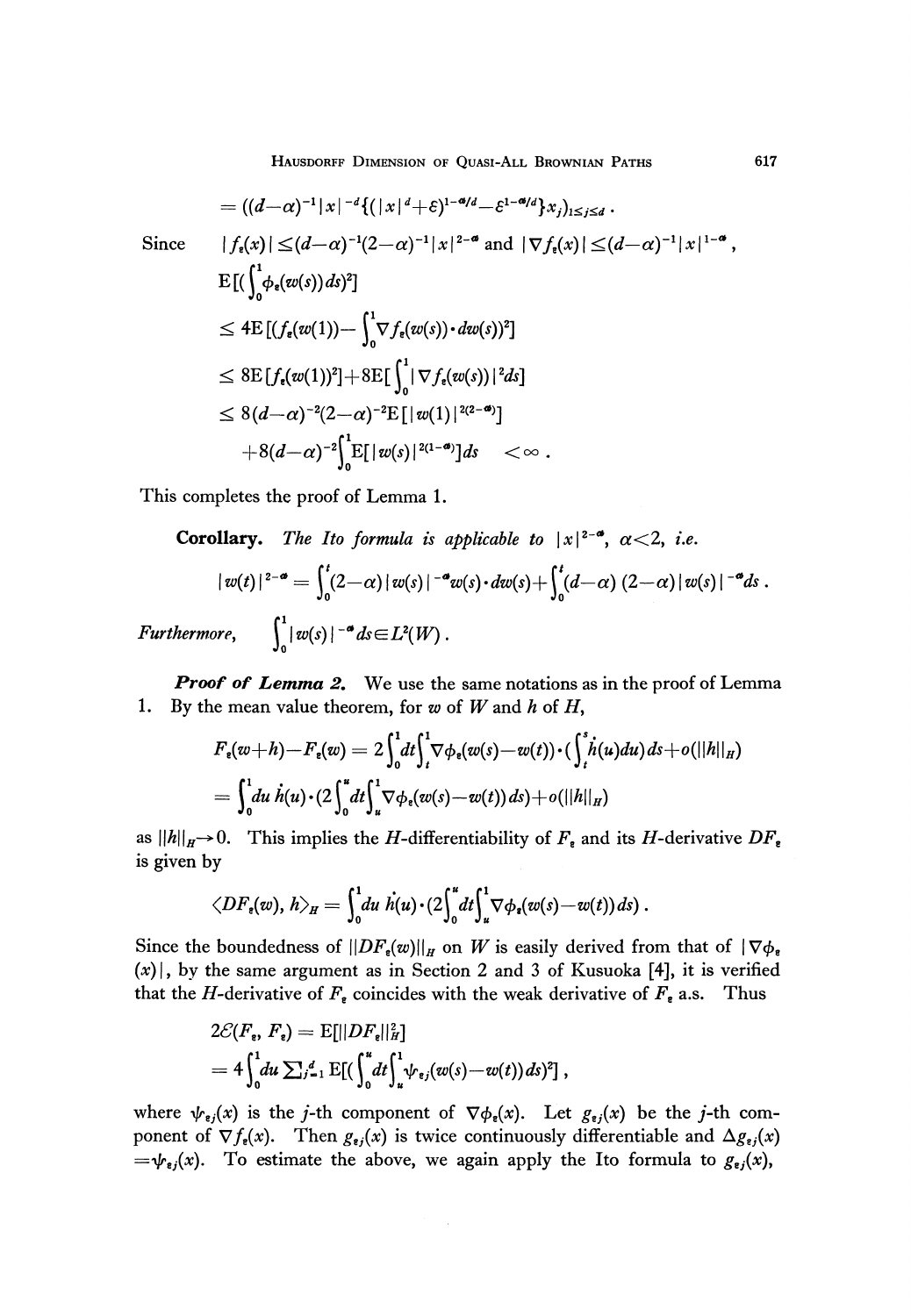T. KOMATSU AND K. TAKASHIMA

$$
g_{\epsilon j}(w(1)-w(t))-g_{\epsilon j}(w(u)-w(t))
$$
  
=  $\int_u^1 \nabla g_{\epsilon j}(w(s)-w(t)) \cdot dw(s)+1/2 \int_u^1 \psi_{\epsilon j}(w(s)-w(t)) ds$ 

Hence we have

$$
(\ast )
$$

$$
E[(\int_0^u dt \int_u^1 \psi_{e_j}(w(s) - w(t)) ds)^2]
$$
  
\n
$$
\leq 8 E[(\int_0^u {\{g_{e_j}(w(1) - w(t)) - g_{e_j}(w(u) - w(t))\} dt})^2]
$$
  
\n
$$
+ 8 E[(\int_0^u dt \int_u^1 \nabla g_{e_j}(w(s) - w(t)) \cdot dw(s))^2]
$$

As for the first term in the right-hand side, it is less than

$$
16E\left[\int_0^u \{g_{\epsilon j}(w(1)-w(t))^2+g_{\epsilon j}(w(u)-w(t))^2\}dt\right]
$$
  
\n
$$
\leq 32E\left[\int_0^1 g_{\epsilon j}(w(t))^2 dt\right]
$$
  
\n
$$
\leq 32(d-\alpha)^{-2}E\left[\int_0^1 |w(t)|^{2(1-\alpha)} dt\right],
$$

since  $|g_{ij}(x)| \leq (d-\alpha)^{-1} |x|^{1-\alpha}$ ,  $|x| \neq 0$ . Thus the first term is bounded independently of  $\varepsilon$  by Corollary of Lemma 1. As for the second term, by standard calculation we have

$$
\begin{split} & \mathrm{E}\left[(\int_{0}^{u}dt\!\!\int_{\mathbf{x}}^{1}\nabla g_{\varepsilon j}(w(s)-w(t))\cdot dw(s))^2\right] \\ &= \mathrm{E}\big[\!\int_{0}^{u}dt\!\!\int_{0}^{u}dv\big(\!\int_{\mathbf{x}}^{1}\nabla g_{\varepsilon j}(w(s)-w(t))\cdot dw(s)\big) \\ &\quad \times (\int_{\mathbf{x}}^{1}\nabla g_{\varepsilon j}(w(s)-w(v))\cdot dw(s))\big] \\ &\leq \int_{u}^{1}ds\,\mathrm{E}\left[(\int_{0}^{u}|\nabla g_{\varepsilon j}(w(s)-w(t))\,|\,dt)^2\right] \\ &\leq \int_{0}^{1}ds\,\mathrm{E}\left[(\int_{0}^{1}|\nabla g_{\varepsilon j}(w(t))\,|\,dt)^2\right] \\ &= \mathrm{E}\left[(\int_{0}^{1}|\nabla g_{\varepsilon j}(w(t))\,|\,dt)^2\right]. \end{split}
$$

Note that

$$
\nabla g_{\epsilon j}(x) = \nabla((d-\alpha)^{-1}x_j |x|^{-d}\{(|x|^d+\epsilon)^{1-\alpha/d}-\epsilon^{1-\alpha/d}\})
$$
  
=  $((d-\alpha)^{-1}|x|^{-d}\{(|x|^d+\epsilon)^{1-\alpha/d}-\epsilon^{1-\alpha/d}\}(-d x_j x_k |x|^{-2}+\delta_{jk})$   
+ $x_j x_k |x|^{-2}\phi_{\epsilon}(x))_{1\leq k\leq d}$ ,

where  $\delta_{jk}$  is Kronecker's symbol. Hence we have

$$
|\nabla g_{\epsilon j}(x)| \leq ((1+d)/(d-\alpha)+1)|x|^{-\alpha}.
$$

618